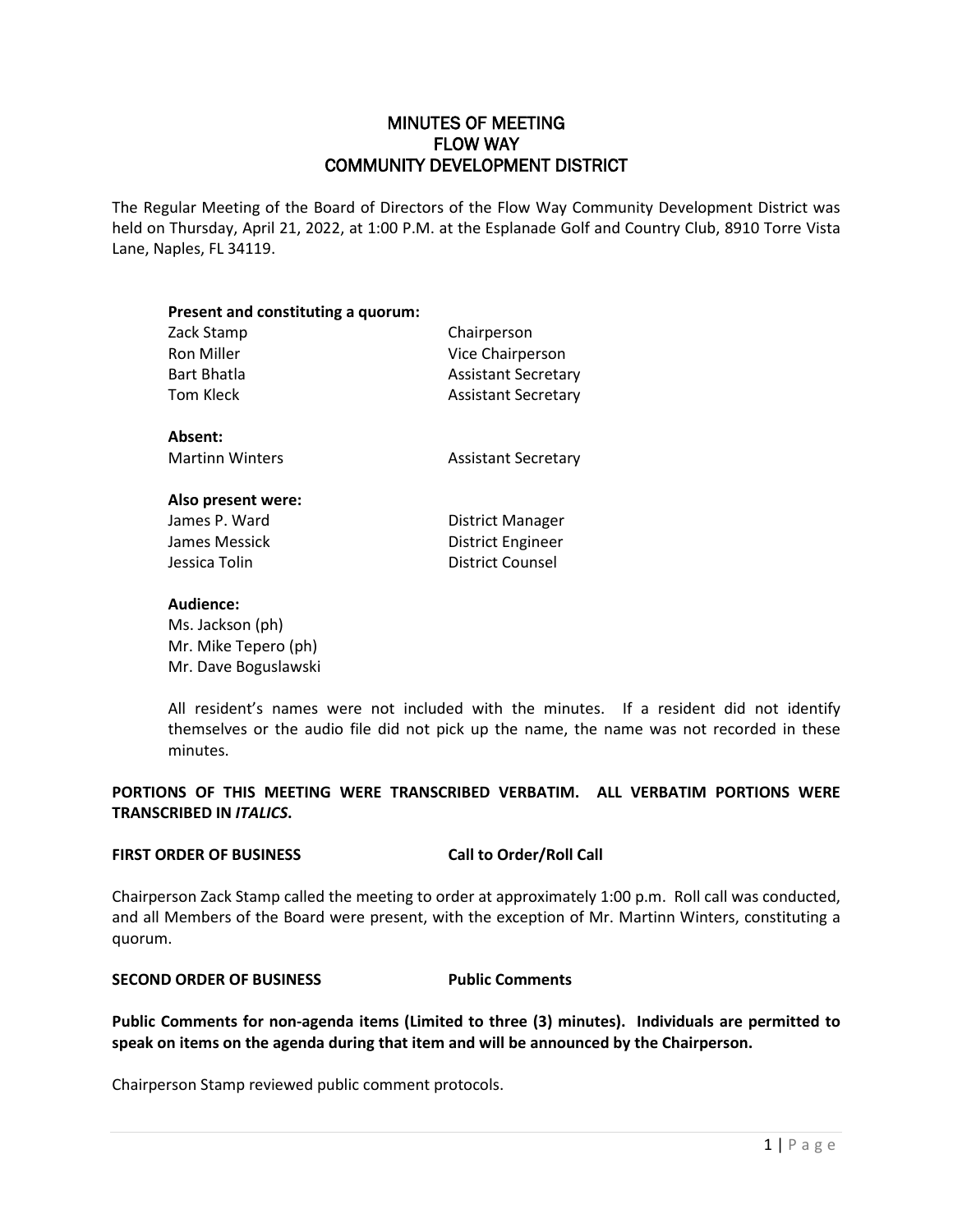## **THIRD ORDER OF BUSINESS Consideration of Minutes**

## **March 17, 2022 – Regular Meeting**

Chairperson Stamp asked if there were any corrections or deletions.

Mr. Ron Miller made some comments regarding the Minutes, but made no corrections.

**On MOTION made by Mr. Ron Miller, seconded by Mr. Bart Bhatla, and with all in favor, the Minutes for the March 17, 2022 Regular Meeting were approved.** 

**FOURTH ORDER OF BUSINESS Continued Discussion**

**Continued Discussion – Fiscal Year 2023 Budget and Five (5) Year Capital Plan**

- **I. Fiscal Year 2023 Budget and Five (5) Year Capital Plan**
- **II. Resolution 2022-3, approving the Proposed Budget and Setting the Public Hearing date, time and location for Fiscal Year 2023 (this item will also be considered at the May 19, 2022, meeting)**

Chairperson Stamp noted this item would continue to be on the Agenda for the next few months to give the public the opportunity to learn, understand, and comment on the upcoming Fiscal Year 2023 Budget and Five Year Capital Plan. He stated at the public hearing he would allow the Board Members to offer amendments to increase or decrease the budget; however, he asked the Board Members to inform Mr. Jim Ward of these amendments prior to the public hearing. He stated he would like to have the Budget as close to final form as possible before the public hearing. He asked if there were any comments about the Budget.

*Mr. Ron Miller asked that the board consider looking at the \$211, 000 for the external persevere maintenance reflected in the proposed budget and reduce it down, much of this was (Indecipherable).* 

*Mr. Bart Bhatla: Are you referring to the preserve area?* 

*Mr. Ron Miller: Yes, the external preserves.*

*Mr. Bhatla: We are presuming that it is our responsibility to do and to fund it. I'm just concerned if we keep maintaining it, maybe by precedent we have taken responsibility of doing it and funding it. Is there concern if we don't do it and do absolutely the emergency stuff only. At some point in time, we might want to inform the court that we don't have the budget. We have the property. It was an incomplete transfer, so we are at an impasse and allow the court to comment. What could be the downside? The downside could be the court cannot cancel the permit. It's not in our name, it's in the name of the builder. Let's see what happens. If we keep funding it, I think it will be very difficult to argue that we don't have the money. The basic element is, we do not have the permit. It's in the*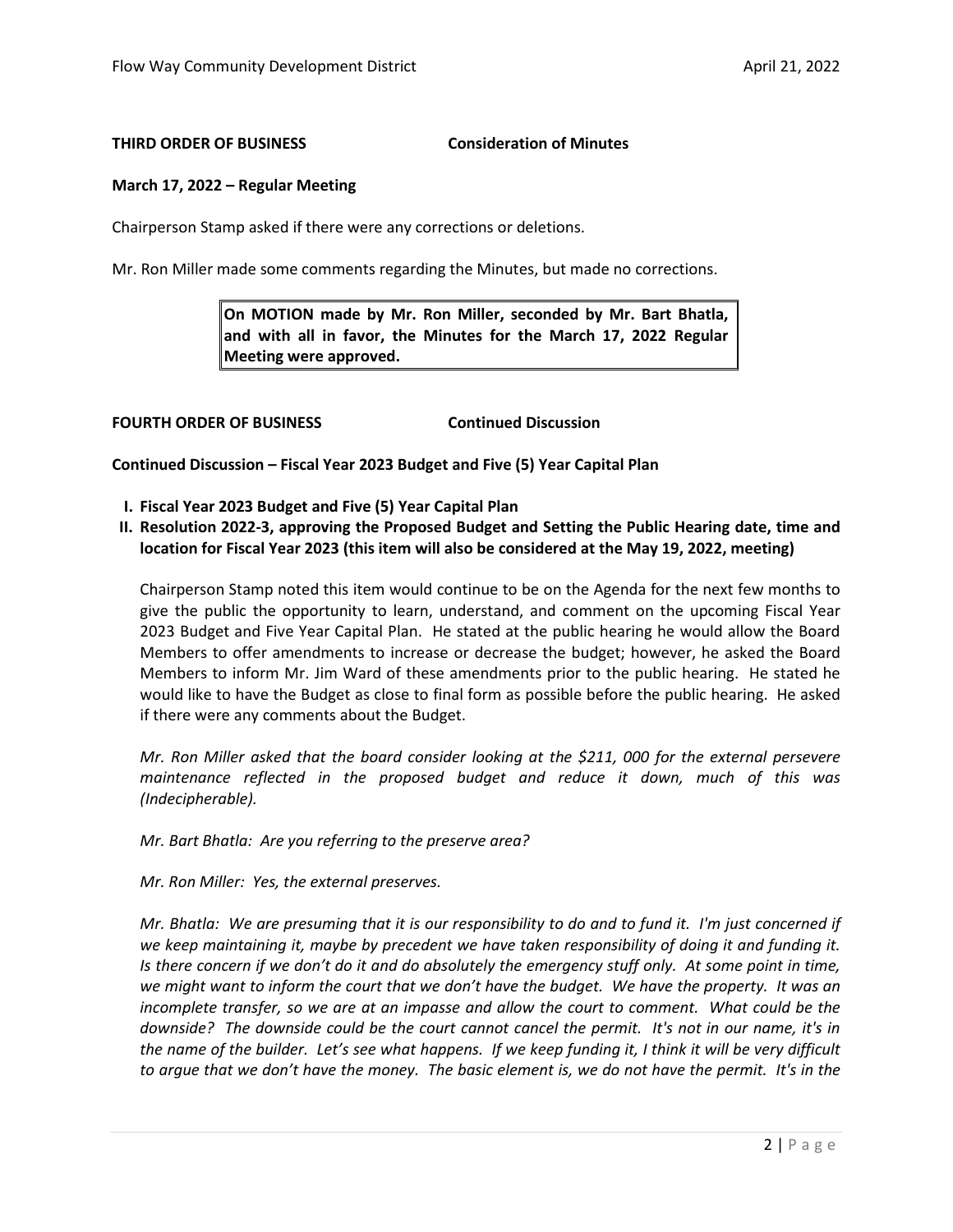*name of the builder and the Corps has not agreed to transfer it over to anyone else yet because the Corps was asked this question by the builder and they said no, there's no need to do it at this time.* 

*Chairperson Stamp: The Corps did transfer the permit to the HOA in the last couple of weeks before they turned over, so the HOA is technically now the permittee.*

*Ms. Jessica Tolin: That is correct. Taylor Morrison transferred the Corps permit over to the HOA. Taylor Morrison is now off the Corps permit. To the extent that the Corps would take any action at this point it would likely be against the HOA.*

*Mr. Bhatla: the Corp essentially signed off on the permit modification?*

*Ms. Tolin: The HOA signed off on the modification to transfer the permit to the HOA.* 

*Chairperson Stamp: That was when it was still Taylor Morrison controlled HOA though just to be clear. It was not resident controlled.*

*Mr. Bhatla: Both the Corps and the Fish and Wildlife organization have to approve it before they can transfer it. I don't know if they have gone through all the paperwork.* 

*Ms. Tolin: There is still a final signoff required by Fish and Wildlife, but that is after all success criteria has been met which we are not there yet. But in the meantime, they still transferred the permit over to the HOA.* 

*Mr. Kleck: By transfer of the property, did that mean the preserves and where the residents live, the whole property?*

*Chairperson Stamp: They transferred the permit, not the property.* 

*Ms. Tolin: The permit status is, the CDD is the owner by way of deeds that they had executed and the HOA is the permittee.* 

*Mr. Bhatla: So, essentially the preserve property is a standalone property, and we own it, the CDD owns it. The property was transferred to us. So, to transfer the permit to the HOA doesn't make any sense. It should be to the CDD who is the owner of the property. How do we square that?*

*Chairperson Stamp: I think you are absolutely right, and in the deposition, the Taylor Morrison representative made it clear that the owner ought to be the permittee, but then she went on to say that the CDD wouldn't take it, so they gave it to the HOA. It makes no sense at all. But that's the legal status if you look at the documents today. The turnover happened the 31st of May and the permit transfer happened the 21st of May, right before they went out the door, and that complicates things immensely.* 

*Ms. Jackson: I think last time you were talking about reducing the landscaping maintenance. It was \$106,000 dollars. Is it \$95,000 dollars moving forward? Is that your reduction? For the landscape maintenance of the community entrance?*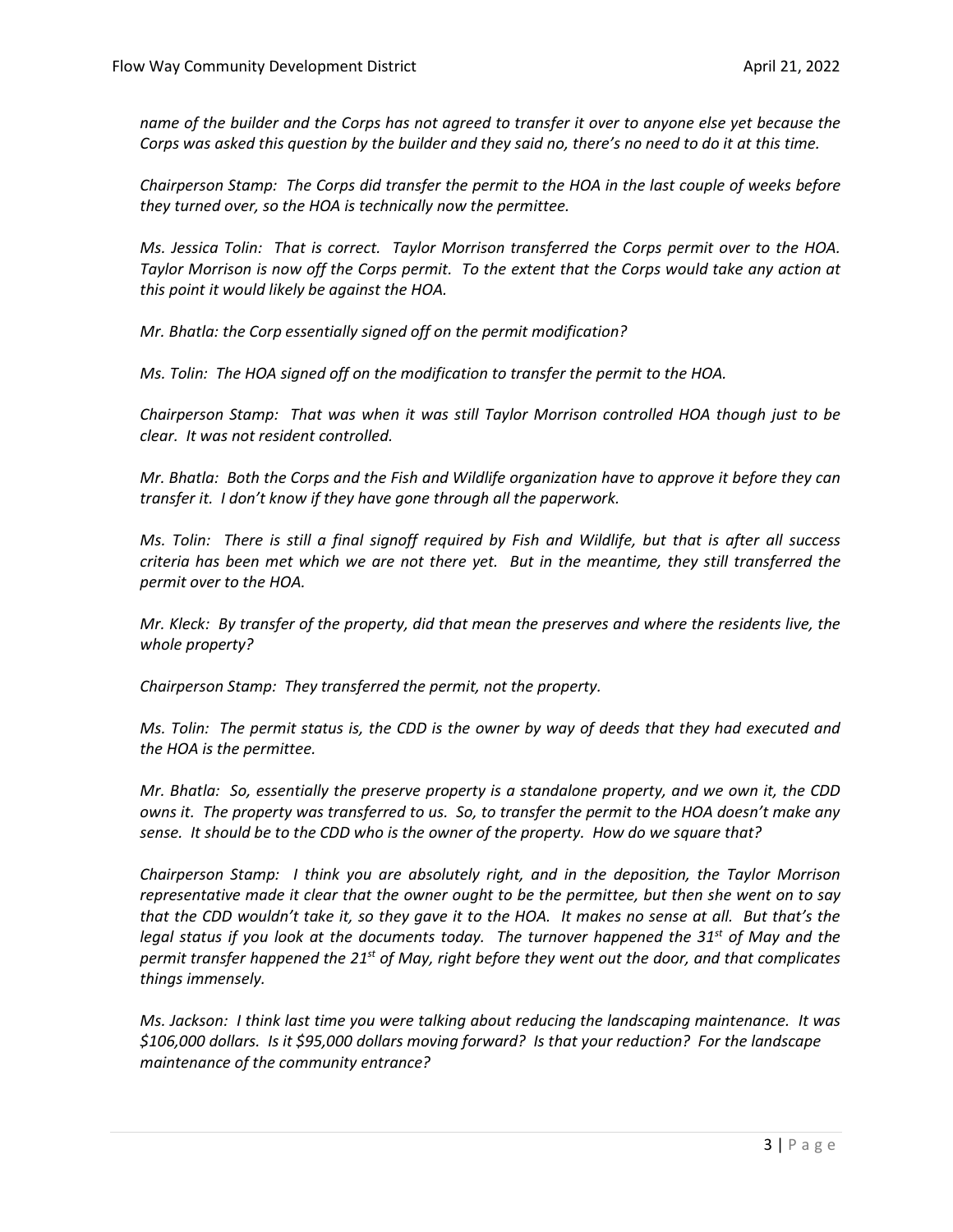*Mr. Ward: If you are looking at the Fiscal Year 2022 budget that is only a partial year since we started operations in January.*

*Ms. Jackson: I'm looking at the top. It's the year 2023 budget. It says \$95,000 to that item.*

*Mr. Ward: So, the level of service anticipated in 2023 is the same level of service that the HOA had prior to the District taking it over and what we are doing now.*

*Ms. Jackson: So, not reducing it. What would you anticipate the increase would be to homeowners for the CDD assessment for the year?* 

*Mr. Ward: Based on the proposed budget, I'm going to recommend one change today, but the assessment goes to \$1494.09 per unit per year beginning with the November tax bills that you get. It was \$525 in your last year.*

*Chairperson Stamp: So, roughly \$900 dollars.*

*Mr. Mike Tepero (ph): I don't understand the difference between the permit and the success factors. (Indecipherable). If not, wouldn't that then say we don't have to fund it because they haven't reached the success factors?*

*Ms. Tolin: In terms of the status, I don't think we know specifically where Taylor Morrison is at, other than some of the smaller preserve areas have (indecipherable), the larger preserve areas have not yet through a deposition of (indecipherable). I'm not quite sure where they are at with that. The*  lawsuit *that the CDD currently involved with against Taylor Morrison is challenging the ownership of the preserves and the permit obligation that we (indecipherable).* 

*Chairperson Stamp: I think we would probably agree with your assessment where we ought to be, but the developer controlled CDD was paying those. That's the question now. They, the developer, are also claiming that they are spending a lot of money unbeknownst to us, that they've been still doing stuff because of the goodness of their heart. They made it very clear they don't have an obligation to do it, but because they are good citizens, they are doing it. These are all issues that are going to play out in the lawsuit one way or another and we can't answer them it's because the documentation and the testimony is a little confusing at this point. But yes, it is certainly our position that they should not have turned them over to us and we should not be paying for them yet, but they have been. That goes to Bart's question too: are we setting a precedent. And just because we paid in 2019, 2020 and 2021, do we have to continue to pay going forward, and if we don't pay, what is the hammer fall?* 

*Mr. Bhatla: The transfer of the property happened but it is incomplete, because it was called for that it transfers along with a sustaining fund. It means that the transfer is defective and incomplete. I don't know if that's a case we can make.* 

*Chairperson Stamp: That's the basis of the lawsuit, but we clearly have the deeds. The deeds have been signed and recorded that we are the owner. It is a question of whether they should have been or were they properly transferred. That's the lawsuit. There were several conditions they had to meet, most of which they had not when they made the transfer.*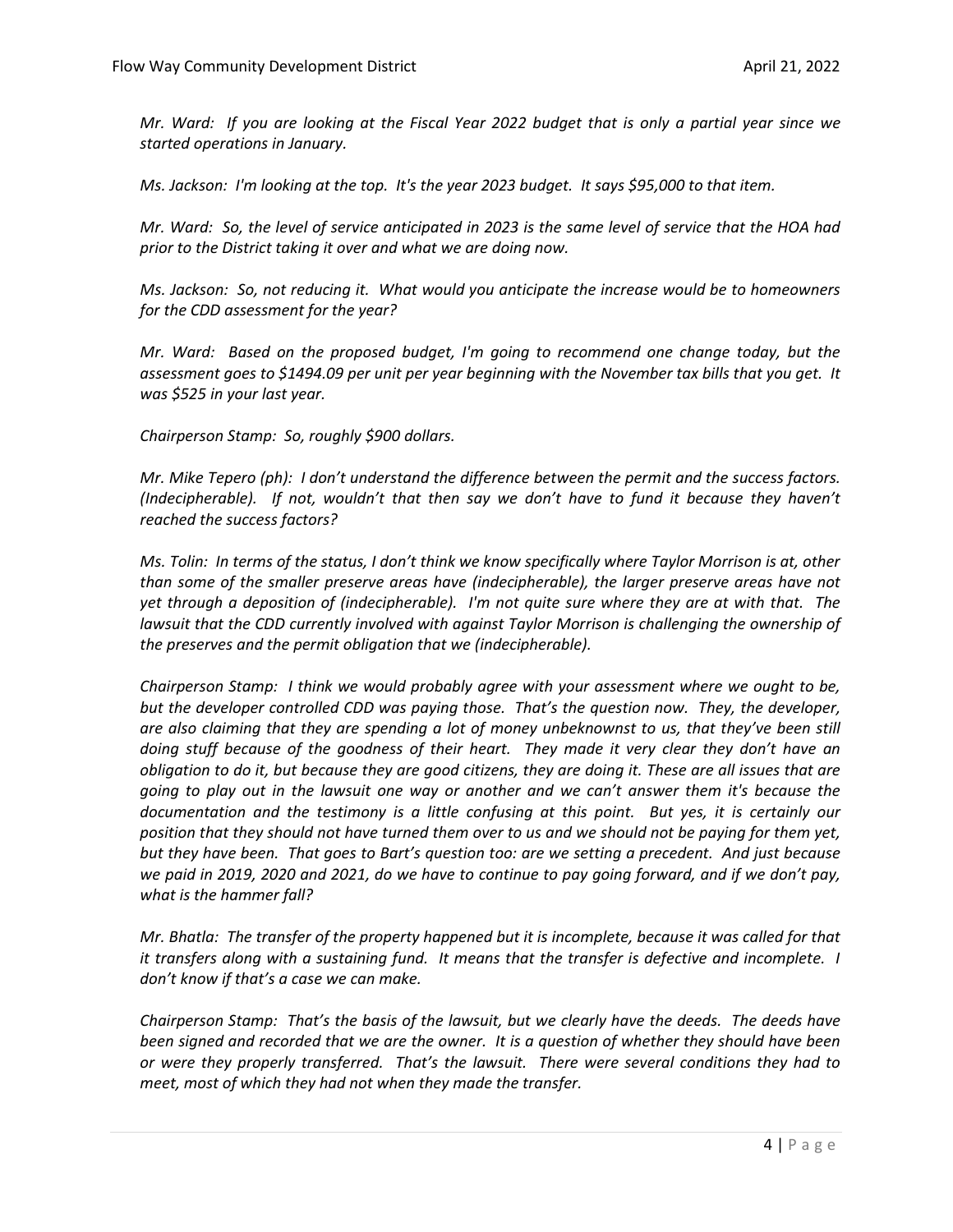*Mr. Ron Miller: (Indecipherable) none of them had been met.*

*Chairperson Stamp: At the time of the transfer none of them had been met. They may have ticked off a couple of boxes since then.* 

*Mr. Bhatla: I think if we don't maintain it and we object and, in this case, we don't even pull the permit, we inform the Corps, the Corps would have to have a ruling, and at that ruling, the people would comment, and I think that opens the can of worms we want to open. I think everybody involved they're accountability would be in question. I don't know if that is worth pursuing. At some point in time, we may consider a parallel action indicating to the court it is not our responsibility.* 

*Ms. Tolin: So, the Corps was provided a copy of our complaint. They have not responded.* 

*Mr. Bhatla: They haven't responded because we haven't forced them. We just asked them would you like to join, and I think they, being a governmental agency, If we say we are not going to maintain it, it was an incomplete transfer, we will maintain it if we have the funds, and we don't have the funds, we cannot maintain it. We are asking Corps, what are you going to do, and the Corps has to make a ruling as to the permit. They would have to call in the permit order, even that is HOA. Still, I think the same argument would carry through. I think we need to call them on this because only the lawsuit, I don't think it is enough.* 

*Chairperson Stamp: Frankly, they have threatened to go to the Corps and turn us in as being bad boys, but then I think they are going to say, hammer the HOA. We are not on the permit anymore. We are just out here. It's a little more complicated. It would have been nice if the Corps had come in and played and said, yes, this wasn't proper, but they chose not to. We will talk about that when we go into shade session.*

*Mr. Boguslawski: So, when we talk about the numbers and the impact on a home here, are we talking the O&M piece or the all-including budget?*

*Mr. Ward: It's the O&M piece only.*

*Mr. Boguslawski: So, we are not talking the whole budget. If I recall the operations and maintenance expense portion of the budget is a fraction of the total for most homes.*

*Mr. Ward: Yes, it's not anywhere near what the debt assessment is.*

*Chairperson Stamp: For me, it's about a fifth, about 20% of it. Jim had one other thing, because of the pump situation, Jimmy can talk about that. Jim Ward will talk about making an addition to the budget for the pump situation, and then Jimmy* (Messick) *can talk about it a little bit later.*

*Mr. Ward: One change to the budget we are going to make is that due to the well problem we had this year, we are going to include in the budget an additional backup pump and motor to have on standby in case one of the two pumps and motors goes down, so we are going to add \$25,000 dollars to the budget that I will prepare for you in anticipation of your next board meeting. That will*  raise the assessment to the \$1494.09 number that *I referenced to you last month. The other change is, we put in one of the meters with the new pump and motor that went in the last couple of weeks, so I will be able to take out \$3,000 from one of the meters that was anticipated to go in next year.*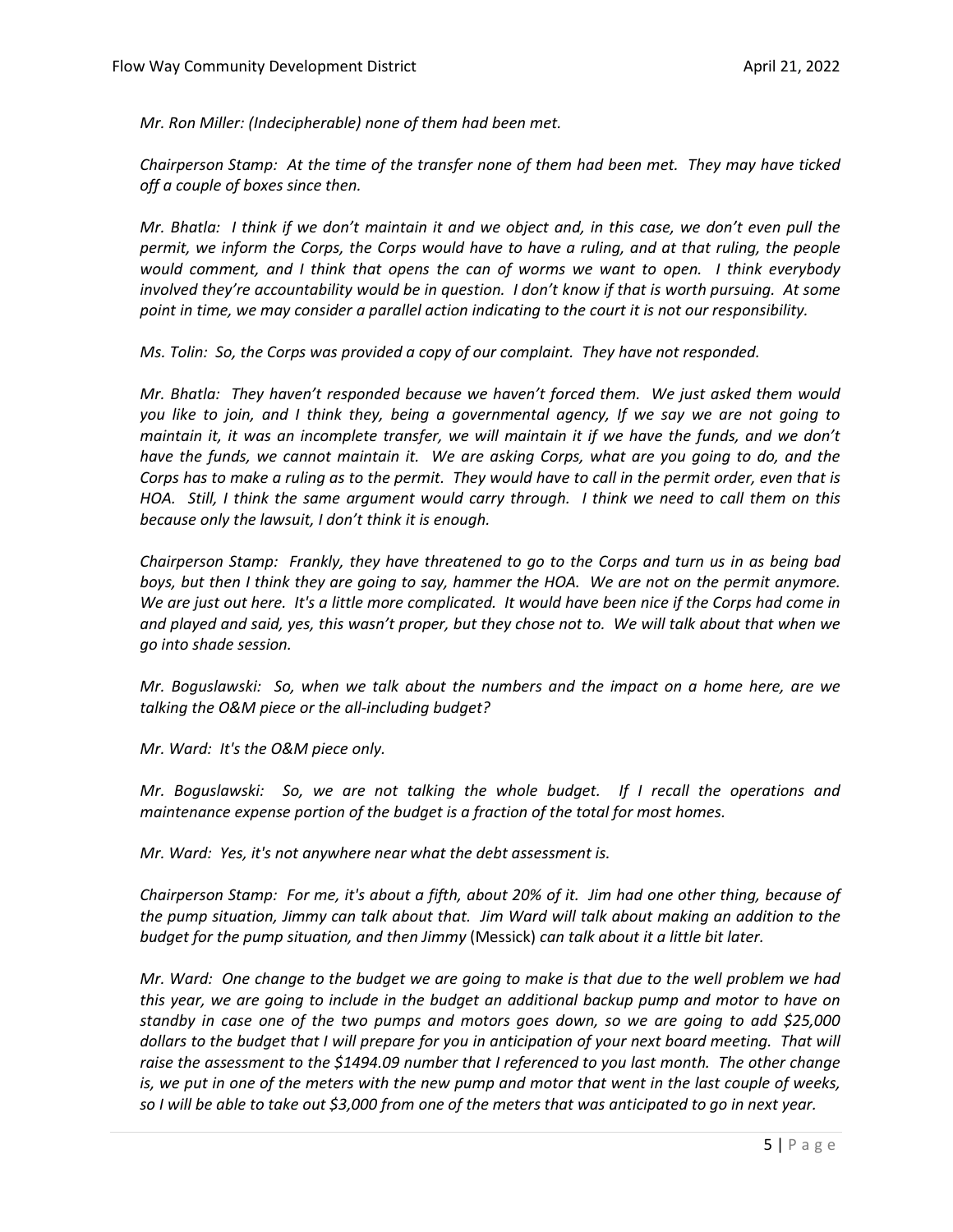*Mr. Bhatla: \$25,000 dollars for a pump?*

*Mr. Ward: Yes, \$25,000 dollars for a pump and motor.* 

*Mr. Bhatla: We need to look into that.* 

*Mr. Ward: That's what we just paid for the one that's in there. It was pretty hard to find.* 

*Mr. Bhatla: Is that the installed price?*

*Mr. Ward: Just the pump and motor. This is a reserve pump. We will put it in reserve and if it has to be installed, we will have to pay to get it installed. But we do have a new one in there now, so that's a good thing.* 

*Chairperson Stamp: The resolution is there for informational purposes. This concludes the budget portion.* 

### **FIFTH ORDER OF BUSINESS Supervisor's Requests**

## **Mr. Ron Miller - Discussion of additional Taylor Morrison lawsuit for construction defects and deferred maintenance.**

*Chairperson Stamp: Ron, I would ask to hold Supervisor's Requests, Item 5, until the shade session. I think we can have a better discussion of it next month. But if you want to address it you can.* 

*Mr. Ron Miller: I think want to address it. I think it is in the CDD's best interest to file the second lawsuit before going to court. I still think it would be a good idea to file a second lawsuit. The motion I would make a motion to authorize the law firm to file the second suit prior to us going to court but delaying it as long as possible in the hopes that the HOA lawsuit Is filed. The CDD should continue to work with the HOA but will file the second suit prior to the HOA's suit, if necessary.*

*Mr. Bhatla: I thought we talked about this last meeting, and we resolved that we had authorized in the past our counsel to do that. It is only the advice of the counsel and our input as to when it should be done. Am I right?*

*Chairperson Stamp: Correct. The discussion last month determined I had the discretion to do that, and it was my discretion not to do it at this point. But if you want to reaffirm that or revoke it that's certainly an option. If you remember, we tried to add the 558 claims to the existing lawsuit and the judge rejected that, and I authorized trying to include that in the original lawsuit, so I still think I have that authority, when the time comes, when the time is right, but on advice of counsel we are holding at this point.* 

*Mr. Miller: I agree that has been done and you have that discretion. My motion is move forward with the second lawsuit.* 

*Mr. Tom Kleck: What position does our attorney think we will have if there might be a second or third lawsuit coming after these guys? How will that effect the outcome do you think?*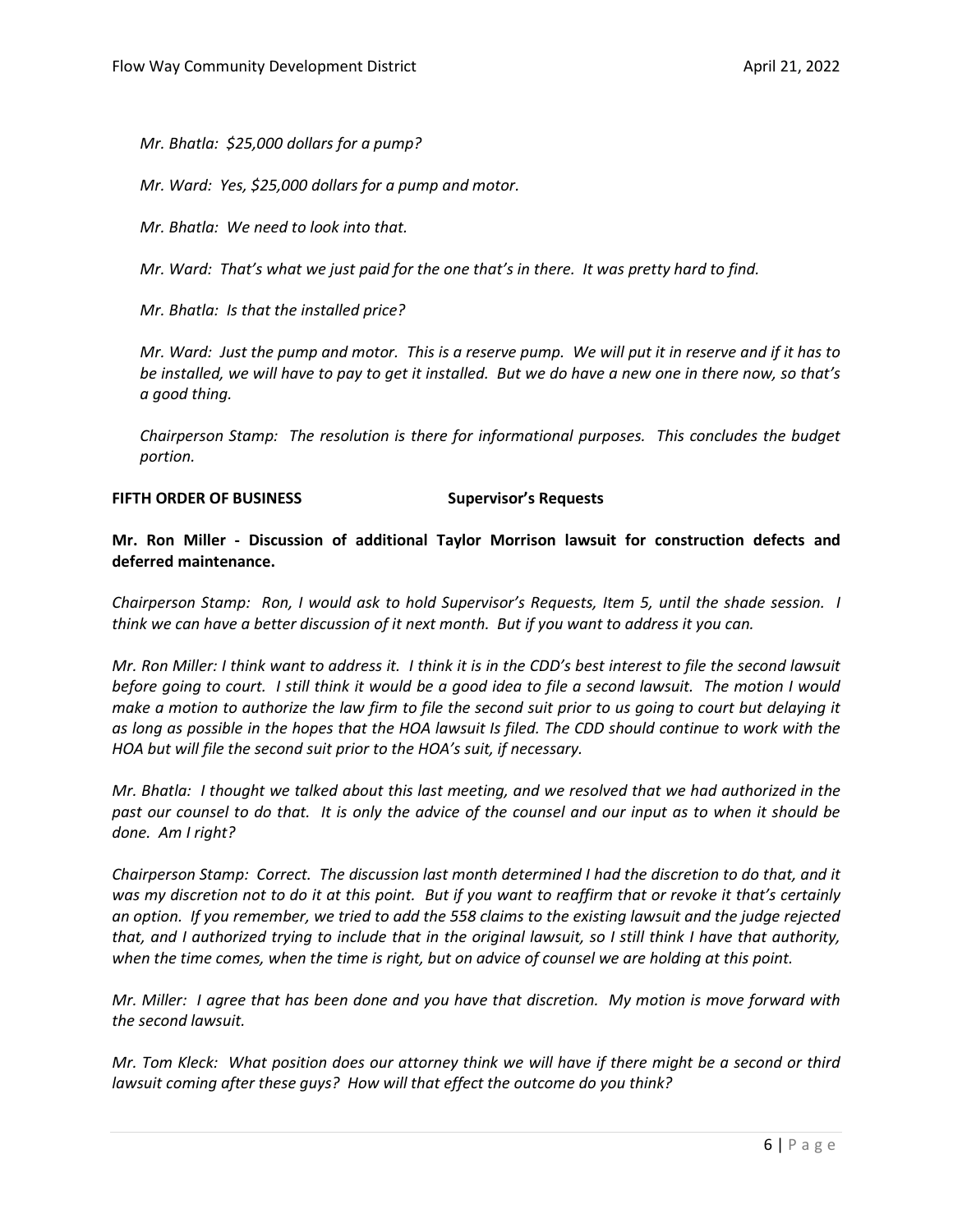*Ms. Tolin: Our position has consistently been that we need to partner with the HOA in bringing a second suit. We have been meeting with the HOA on that. The need to wait extends a large part from, with 558 claims there is a specific statutory process that is in place, and there is that line that has to be followed as prerequisites before you can even bring a claim. Some of the HOAs claims are still coming through the 558 process, so the HOA's claims would not be ready to file. If we are going to combine forces, we would want to wait until that time period has lapsed, which we would probably need another 55 days or so on that.* 

*Chairperson Stamp: 558 is construction defects.*

*Mr. \_\_\_\_\_\_\_\_\_33:05: (Indecipherable).*

*Chairperson Stamp: Sure.*

*Mr. Ward: They are not on the website. I could put them on there. They are public information. If you give me three or four days, I will get them from Jessica and put them on the website for you.* 

*Mr. Miller: If all of that resolves itself the intention is(indecipherable).* 

*Chairperson Stamp: What's the urgency that it has to be done before the July docket?*

*Mr. Miller: to get in on record, and to make people well aware that (Indecipherable).*

*Chairperson Stamp: Certainly, Taylor Morrison is aware since they got our 558 letters. There's no surprise in that. And we can't combine them at trial so we can't even mention them, so it gives us nothing strategically or tactically other than filing the lawsuit, but if that's the wish of the Board we can do that.* 

*Mr. Dave Boguslawski: We on the HOA side, for the 558 letters, we have one that will be posted on our website in the next couple of days, if it's not there already. We have a second one that was filed yesterday or the day before. That one, I've asked to have posted on the website no later than Monday. That one covers lots of the building and grounds issues. It covers the golf course issues. It does not cover, because it's not an appropriate way to file it, it doesn't cover the financial audit claims that will be coming. That process is underway, and we have asked the firm who is doing it to fast track it, but that will be a trailing item coming in the next couple of weeks.* 

*Chairperson Stamp: Any more comments?* 

*Mr. Bhatla: Why is the HOA important to us? We are an independent governmental body. We have a beef with the builder, we proceed and then HOA comes in and they have a suit. Is there any specific advantage? I just want to make sure we don't have this impression that we are working for the HOA. Everything we do is for HOA, but we have an independent fiduciary responsibility to act. I think that part, as long as we don't compromise that, I'm okay.* 

*Chairperson Stamp: There are some overlaps, particularly on the lakes and lake maintenance that are claims for which our claims interrelate which is one of the reasons we are doing it. There are some where they clearly won't, like the golf course, but the thought was there will be some and there's no*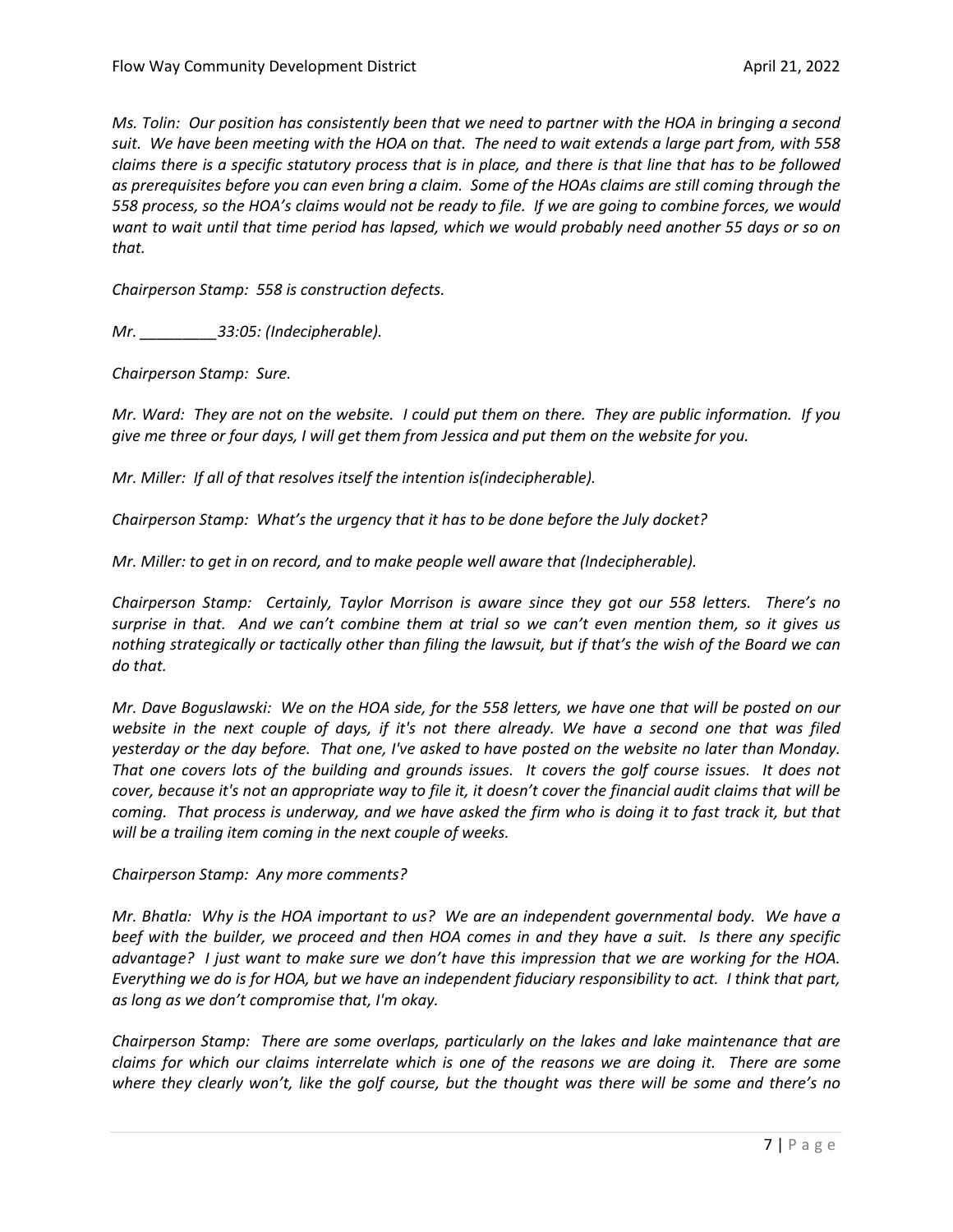*sense having dual tracks out there doing discovery, and having us depose witnesses, and them depose witnesses, etc. That's the reason. So, we've got a motion and a second. Roll call?*

> **On MOTION made by Mr. Ron Miller, seconded by Mr. Tom Kleck, and with all in favor, the law firm was authorized to file the second suit prior to the CDD's court date, but hold until the HOA files suit.**

## **SIXTH ORDER OF BUSINESS** SIXTH ORDER OF BUSINESS

- **I. District Attorney Woods, Weidenmiller, Michetti, & Rudnick**
	- *a) Status Report on Litigation*
	- *b) Continued Mediation April 26, 2022*
	- *c) Non-Binding new Arbitration Hearing date Rescheduled to May 2022. Final date to be determined*
	- *d) Anticipated trial period between July 11, 2022, and August 5, 2022*
	- *e) Update on discussions with HOA as to potential new litigation*

*Ms. Tolin: A couple things leading up to the trial itself. There was previously a mediation held with Taylor Morrison and the mediation was continued to April 26, so that will be ongoing. There is also a deposition set in the meantime for a former Board Member. Then Mr. Miller is being deposed on April 25, so on Monday, and we've already previously deposed Barbara Kininmonth for Taylor Morrison, as a representative. There is also a nonbinding arbitration that we have now set for May 31, that should be ongoing as well. In terms of what's been filed in the meantime by the defendants, there is, from the Taylor Morrison former Board Members of the CDD, who are individual defendants in the case, they have filed a motion for summary judgment on the two claims relative to them. They've also served (indecipherable), by motion, which we can discuss implications of in terms of settlement. The jist of what those types of motions are is that they could object to (indecipherable). We Individual board members also have a counter claim in the suit already. The motions for summary judgment likely will be heard (indecipherable).* 

*Chairperson Stamp: Did you want to request a shade session for the May meeting?*

*Ms. Tolin: Yes. Because we have a mediation set on the 26<sup>th</sup>, we'd like to go ahead and set a shade session so we can discuss any offers that may arise during that mediation.* 

*Chairperson Stamp: That will be May 19th.* He noted the Board Members could not attend the shade session remotely; in-person attendance was required*.* 

### **II. District Engineer – Calvin, Giordano & Associates**

- **a) Engineer's Report**
	- **1. Strategic Operational Plan**
	- **2. SFWMD Water Use Permit & Pump Maintenance**
	- **3. Lake Drainage System Maintenance**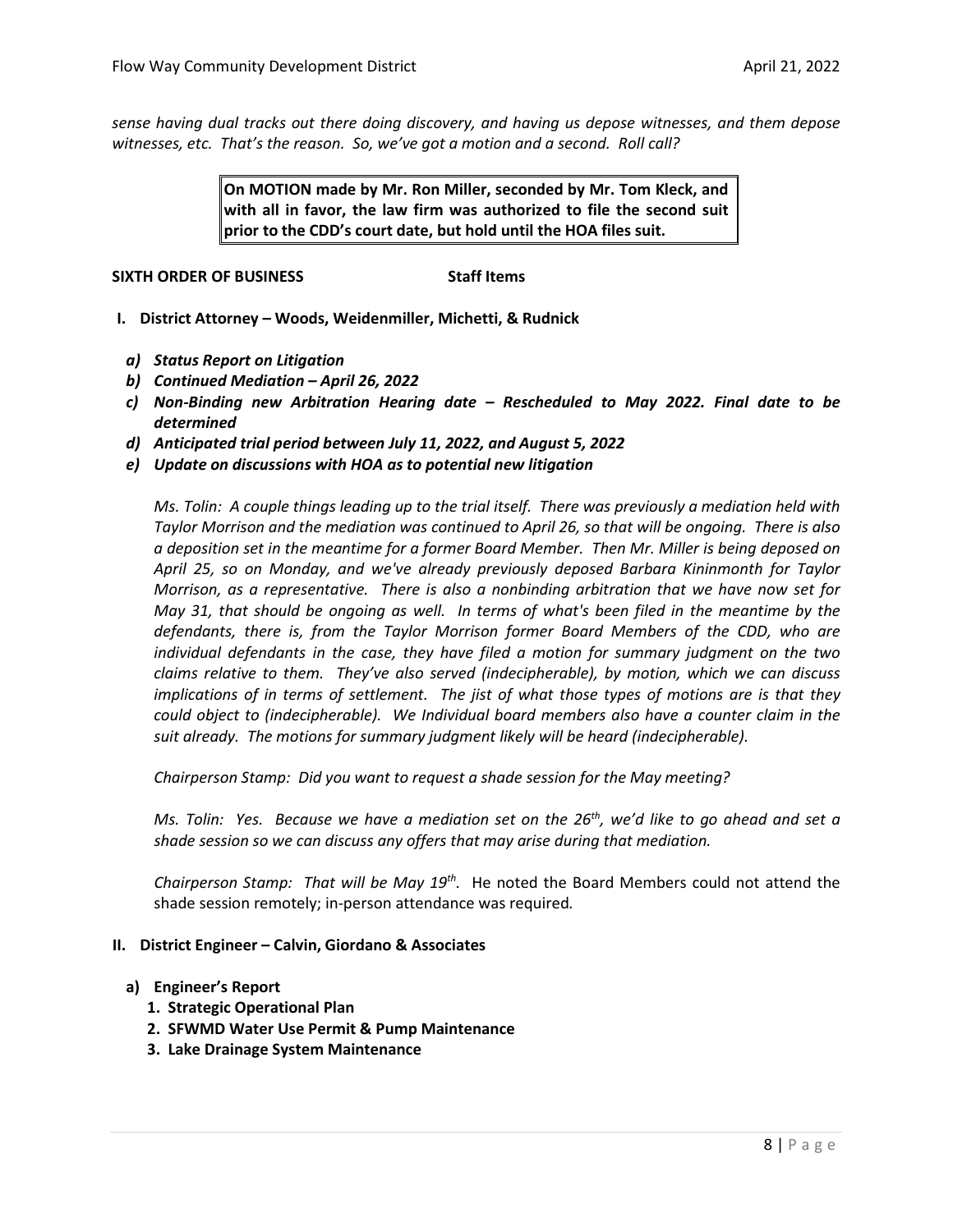*Mr. James Messick: For the Strategic Operational Plan, there are really no updates. The next couple of itmes in the reports I would like to go over; The South Florida Water Management District Water Use Permit, or consumptive use permit. I did submit the application for the permit transfer on March 31 and it's currently with the permit coordinator with SFWMD. I think we will get permit approval by May, maybe by the next Board Meeting. The other item for the water use permit is the recharge pump maintenance. Apparently, those two wells can draw water from the aquifer at a rate of 385 gallons per minute per well. It was noted that the replaced pump is keeping up with that which is good, and we are starting to catch back up to the lake levels. Initially, the casing was thought to be broken, but a second more intensive video investigation found the case was still intact and did not need to be replaced. The flow meters were both broken. One has since been replaced. The other will be included in the 2023 budget for replacement. We also looked into the significance of insuring backup and what the permits would require if we were to pump, drill another well in its entirety, as a redundant system. We recommend having a backup pump in place and then we will do further investigations in 2023 to see what the costs are for drilling a new well, and what the permit requirements are. Right now, the new pump, in 2023, is estimated at \$25,000 dollars. That should carry until (indecipherable).* 

*Mr. Bhatla: Do we have an explanation of why (Indecipherable). In the past was it pumping 385 and now it's pumping (indecipherable)?*

*Mr. Messick: It was pumping 30. It was designed to pump 385. We have since replaced that pump, so now both pumps should be pumping to capacity at 385. They pulled the pump and investigated what the reasons were, and it just wasn't pumping at the proper flow.* 

*Mr. Miller: How deep are these wells?* 

*Mr. Messick: They are 150 feet deep, anywhere between 65 and 75 feet of casing, so you can drop the pump 60 feet down in that casing to draw the water up.* 

*Mr. Miller: (Indecipherable).* 

*Mr. Bhatla: To get another pump in, another well installed, I think we can start an informal inquiry because usually that is a very (indecipherable).* 

*Mr. Messick: The inquiries are slated for 2023, but certainly we will look into it in the rainy season and try to have something prepared for a recommendation before the dry season.* 

*Mr. Bhatla: Because it is a terribly involved process. We need to get the information.* 

*Mr. Messick: I did speak with the reviewers at the SFWMD about whether or not modeling would be required. They basically did a grid based on the coordinates and a scaling factor. If you propose the third backup, not primary but backup well, within that same grid, they won't require you to remodel prior to a permit. So, we may be able to get away with a letter mod and we just have to find out the cost to drill the well. The next item is lake drainage system maintenance. At the last Board Meeting a request was made for me to reach out to the Audubon's Country Club to ask about their lake program to achieve high water quality levels. After speaking with their Course Manager and their aquatic vendor who maintains the 27 lakes, they feel their approach is typical industry standard, but are using weekly spray. He mentioned*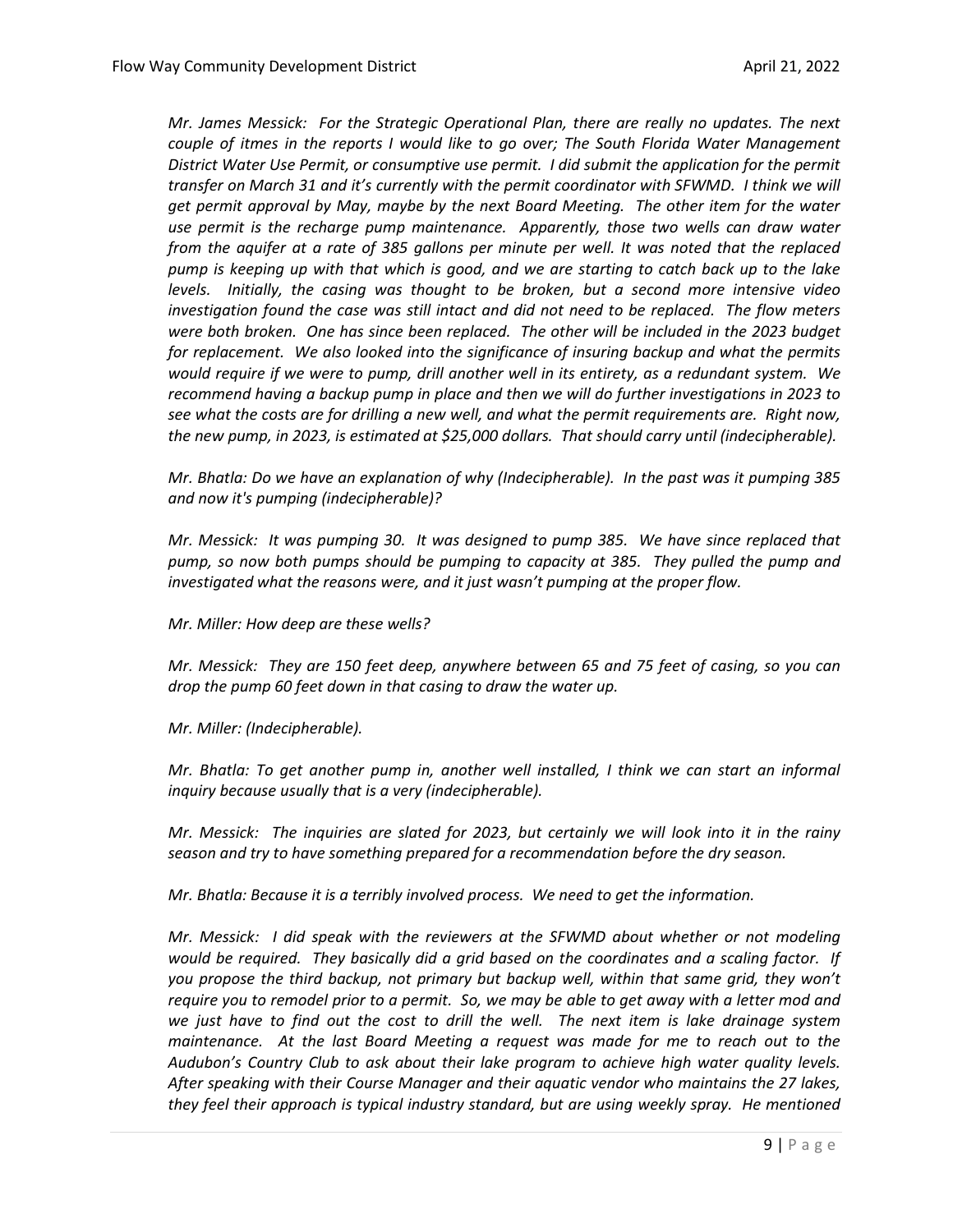*the occasional visitors may seem to think that their system is in great shape, but he did experience similar ups and downs as the other water systems in the area. The water levels are not necessarily superior in water quality. Their existing soil condition and drainage system both geographically layout and the aquatic wetland species included in initial planting play a big part in how a system may function and every system in South Florida is a little bit different in the layout and species initially planted. They have their own typical problems that they deal with in any given season, but they do recommend keeping that weekly spraying to address problems*  early on before they get out of hand. We had a follow up conversation on the different *approaches to take during dry season versus the rainy season. The other item on the lake bank system maintenance is the littoral maintenance. Mr. Jim Harder (ph) had brought to the Board's attention several trees that were growing in the littoral shelves. At the request of the District arborist Michael Conner as well as the District Engineer reviewed this request and takes no exception to them removing the identified volunteer species as long as no damage is made to the adjacent permanent species. This determination is an exception and should not set ground for future maintenance for landscaping for littoral shelves by the golf and country club. The CDD still shall have the final and sole authority over these decisions. Additionally, overgrown littoral shelves have been brought up in Lake 23. The length and width exceed the minimum requirements. Coordination with our aquatic vendor in this area has been addressed and they have sprayed those areas. We do plan on increasing the level of service to weekly, in 2023. As mentioned before that's kind of the standard in South Florida. Right now, we are looking at two to three times per month but staying on top of it is important and our budget will allow us to in 2023. We are also forming a reporting function in fiscal year 2023 which includes water quality testing three times per year to ensure the system meets water quality standards prior to discharge to the Flow Way. Lastly, we are implementing a quarterly report for each lake that includes wetland plantings and littoral shelf conditions. These reports will highlight any conditions and concerns.* 

*Mr. Kleck: Question on Mr. Jim Hadder's request. Didn't we vote on giving approval for that?* 

*Chairperson Stamp: We gave him permission to meet with the engineers.* 

*An unidentified member of the audience: There is so much talk about littorals. I'm a little confused. Some of the lake beds have absolutely no littorals. Is there anything in the budget to address getting littorals into areas that have absolutely nothing?* 

*Mr. Messick: There are lakes that have minimal littoral plantings that were spreading to make sure it doesn't overcome the whole shelf and part of the lake bank restoration is to make sure the littorals are per permits. If it's not required, that would be in addition to the permit requirements, but that's something I'd have to look into after we get through the typical maintenance of the littorals. I think we are addressing the minimum permit requirements first and then as we go forward, we will be addressing some of the others.* 

*Chairperson Stamp: The minimum is 20% roughly?*

*Mr. Messick: Typical minimum is 20%, but it varies by basin.* 

*Chairperson Stamp: 20% of the lake bank has to have littorals. That's what Taylor Morrison had to do.*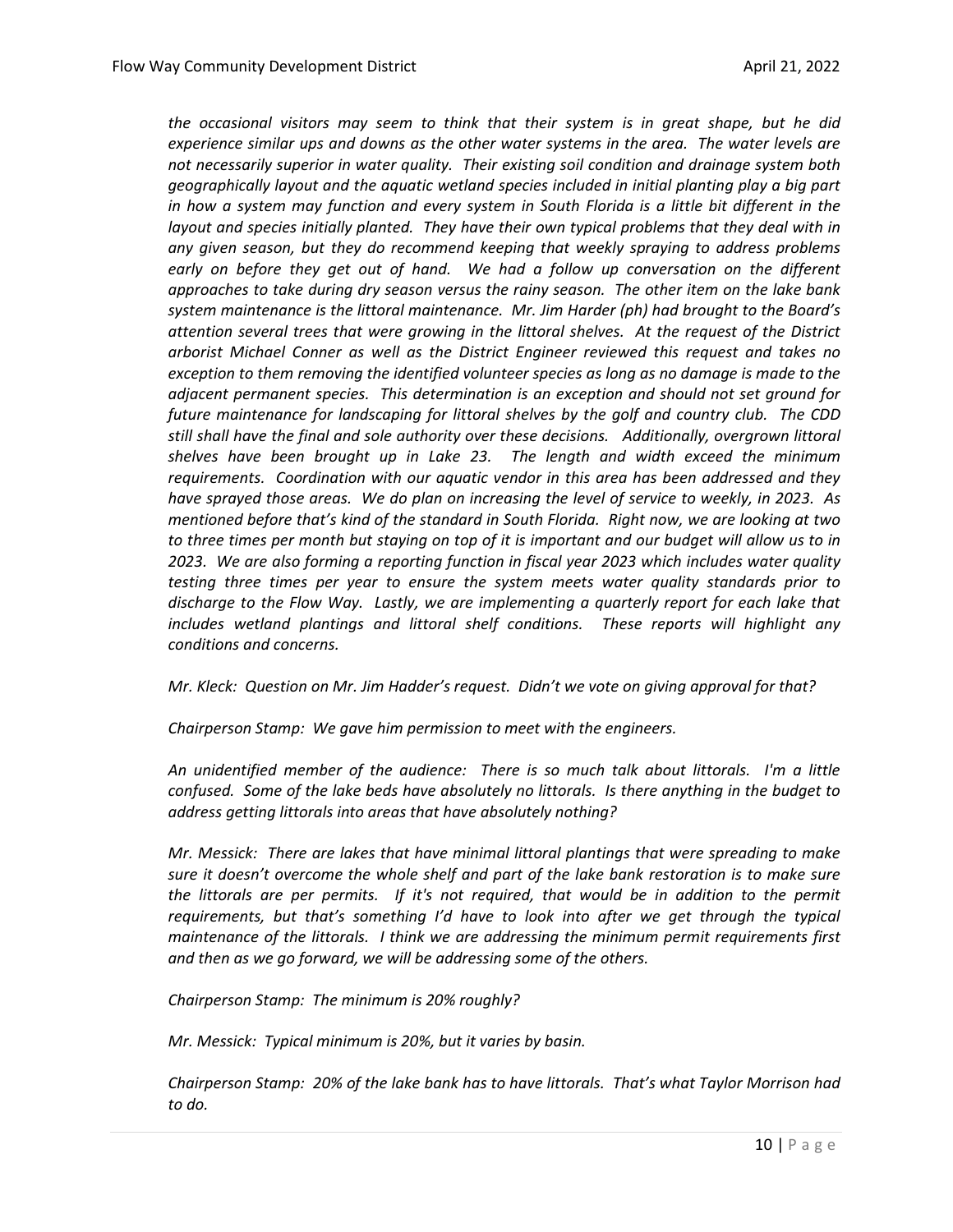*Mr. Messick: It's 20% per basin. Some basins have multiple lakes, so you'll see some littorals on some lakes and maybe not on others. It's based on their water quality calculations which is typically 20% per basin.* 

## **III. District Manager – JPWard & Associates, LLC**

## **a) Financial Statements for period ending March 31, 2022 (unaudited)**

*Mr. Ward: There is a requirement in the statute that you determine the number of registered voters within the District as of April 15 of each year. The information comes from the Supervisor of Elections here in Collier County. As of April 15th, of this year, you have 1,232 active registered voters. It doesn't require you to make an action today but the recording requirement and the obligation to make it of record doesn't go away pursuant to the statute. As you know, you do have elections coming up in November of this year. The qualifying periods will be June 13 through June 17 and early registration begins on May 25 this year. Seat 1 (Bart Bhatla), Seat 2 (Tom Kleck), and Seat 4 (Ron Miller) will be up this year. You will need to go down and qualify at the appropriate time this year for the November elections.* 

## **SEVENTH ORDER OF BUSINESS Audience Comments**

**Audience Comments: Public comment period is for items NOT listed on the Agenda, comments are limited to three (3) minutes per person, assignment of speaking time is not permitted, however the Presiding Officer may extend or reduce the time for the public comment period consistent with Section 286.0114, Florida Statutes**

Chairperson Stamp asked if there were any additional comments or questions from the Board Members or audience members; there were none. He dismissed the public for purposes of entering a shade session. He stated following the shade session the meeting would be reopened and adjourned. He noted the audience was welcome to wait outside until the shade session was complete.

### **EIGHTH ORDER OF BUSINESS Executive Session**

Chairperson Stamp called for the executive session to begin at approximately 2:05 p.m.

Mr. Ward ordered the video recording to cease so the executive session could be called to order. [The audio and video recording ceased at this point.]

### **Executive Session of the Board of Supervisors (Closed to Public)**

**The sole purpose of the executive attorney/client session is to discuss a settlement in the Flow Way Community Development District's lawsuit, File Number: 20-CA-4147.**

**The executive session is expected to last approximately thirty (30) minutes. At the conclusion of the executive session the Board of Supervisors will go back into Regular Session to conduct the balance of the regular agenda items.**